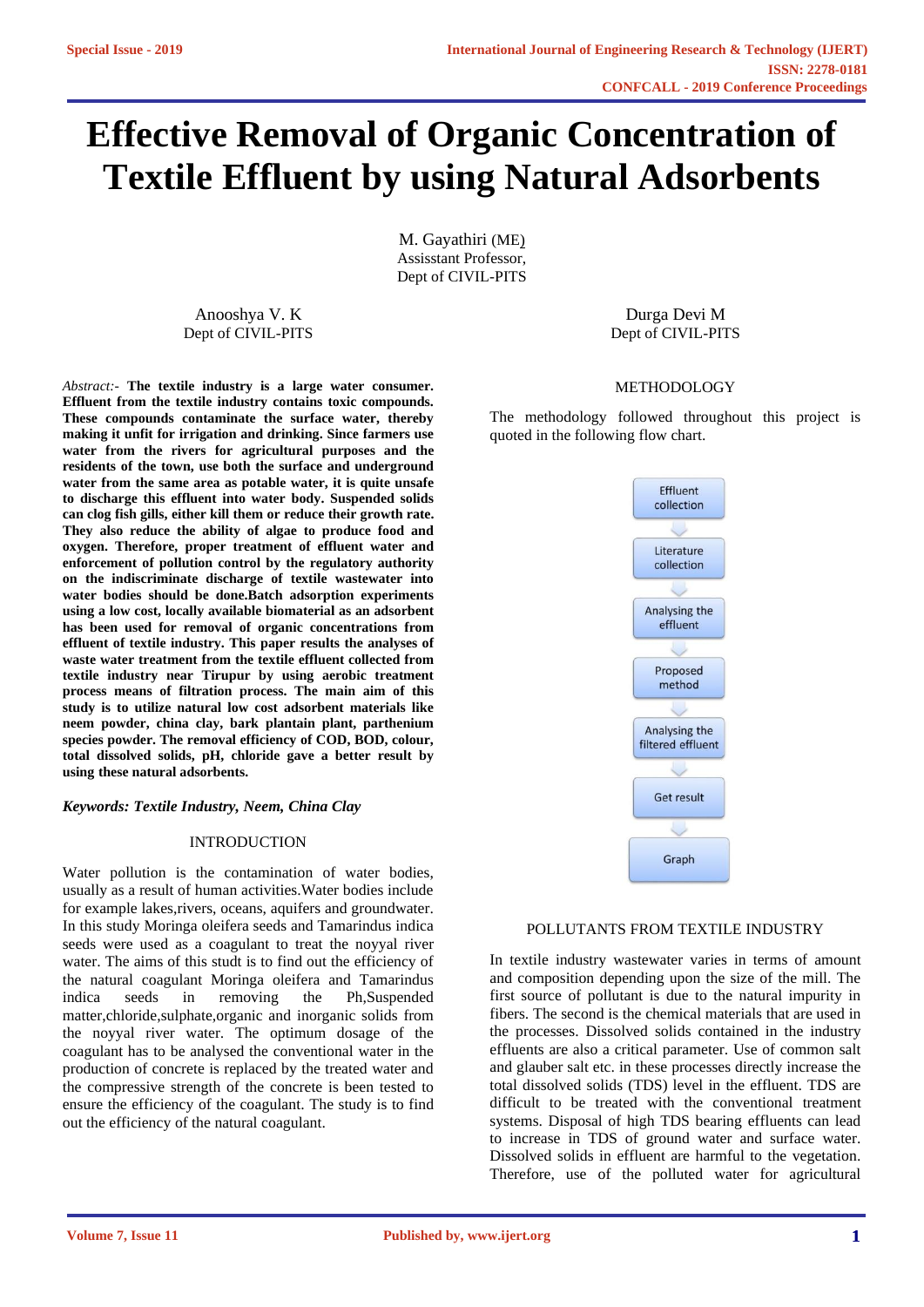purpose is restricted. Presence of color in the waste water is one of the main problems in textile Industry. Colors are easily visible to human eyes even at very low Concentration. Hence, color from textile wastes carries significant esthetic importance. The high color renders the water unfit for use at the downstream of the disposal point .Most of the dyes are stable and has no effect of light or oxidizing agents. They are also not easily degradable by the conventional treatment methods. Removal of dyes from the effluent is major problem in most of textile industries. Waste water of textiles is not free from metal contents.

# **TREATMENTS**

## PHYSICAL TREATMENT

#### ABSORPTION

Adsorption techniques have gained favor recently due to their efficiency in the removal of stable pollutants for conventional feasible.

#### MEMBRANE FILTRATION

This method has the ability to clarify, concentrate and most importantly, separate dye continuously from effluent

#### CHEMICAL TREATMENT

## OXIDATION PROCESS

This is the most commonly used method for decolorization by chemical means**.**

#### ION EXCHANGE PROCESS

Ion exchange has not been widely used for the treatment of dye-containing effluents, mainly due to the opinion that ion exchangers cannot accommodate wide range of dyes. This method is Not effective for disperse dyes.

# BIOLOGICAL TREATMENT

## AEROBIC PROCESS

Aerobic treatment is a biological process that uses oxygen to break down organic matter and remove other pollutants like nitrogen and phosphorus. It converts the organic matter into carbon dioxide and new biomass.

## ANAEROBIC PROCESS

Anaerobic Wastewater Treatment processes are based on the treatment of waste and wastewater by a process called anaerobic digestion.

## NATURAL ABSORBENTS

An adsorbent can be referred to as a mixture of materials that are insoluble in nature and are used to absorb liquid by picking up and holding it in a material. This material is capable of holding water that causes it to swell and increase in size. In oil and gas industry, various kinds of adsorbents are used that are helpful in dealing with oil spills. Therefore, an adsorbent can be either oil or water attracting.

## FILTRATION PROCESS

#### TYPES OF FILTER

- $\sum$  Slow sand filter
- ⮚ Rapid Sand Filter or Gravity Fillters
- > Pressure Filter

## SLOW SAND FILTER

Slow sand filters are used in water purification for treating raw water to produce a potable product. Slow sand filters are best suited for the filtration of water for small towns.

# CHARACTERISTICS OF TEXTILE EFFLUENT

## Table 1.1 Textile effluent characteristic features

| <b>PARAMETERS</b>                      | <b>VALUES</b> |  |
|----------------------------------------|---------------|--|
| pH                                     | $7.0 - 9.0$   |  |
| Biochemical oxygen demand<br>(mg/l)    | 80-6,000      |  |
| Chemical<br>demand<br>oxygen<br>(mg/l) | 150-12,000    |  |
| Total Suspended Solids (mg/l)          | 15-18,000     |  |
| Total Dissolved Solids (mg/l)          | 2,900-3100    |  |
| Chloride (mg/l)                        | 1000-1600     |  |
| Color (Pt-Co)                          | 50-2500       |  |

# MATERIALS

# FILTRATES

- $\triangleright$  Natural adsorbents
- **►** Activated Carbon
- $\triangleright$  Sand
- $\triangleright$  Gravel

# NATURAL ADSORBENTS

- $\triangleright$  Neem (Azadirachta indica) leaf powder Removes Organic polltants
- $\triangleright$  China clay –Removes BOD &COD
- $\triangleright$  Bark plantain plant –Removes Ph, TDS.
- ⮚ Parthenium species-Removes Chlorine.

**2**